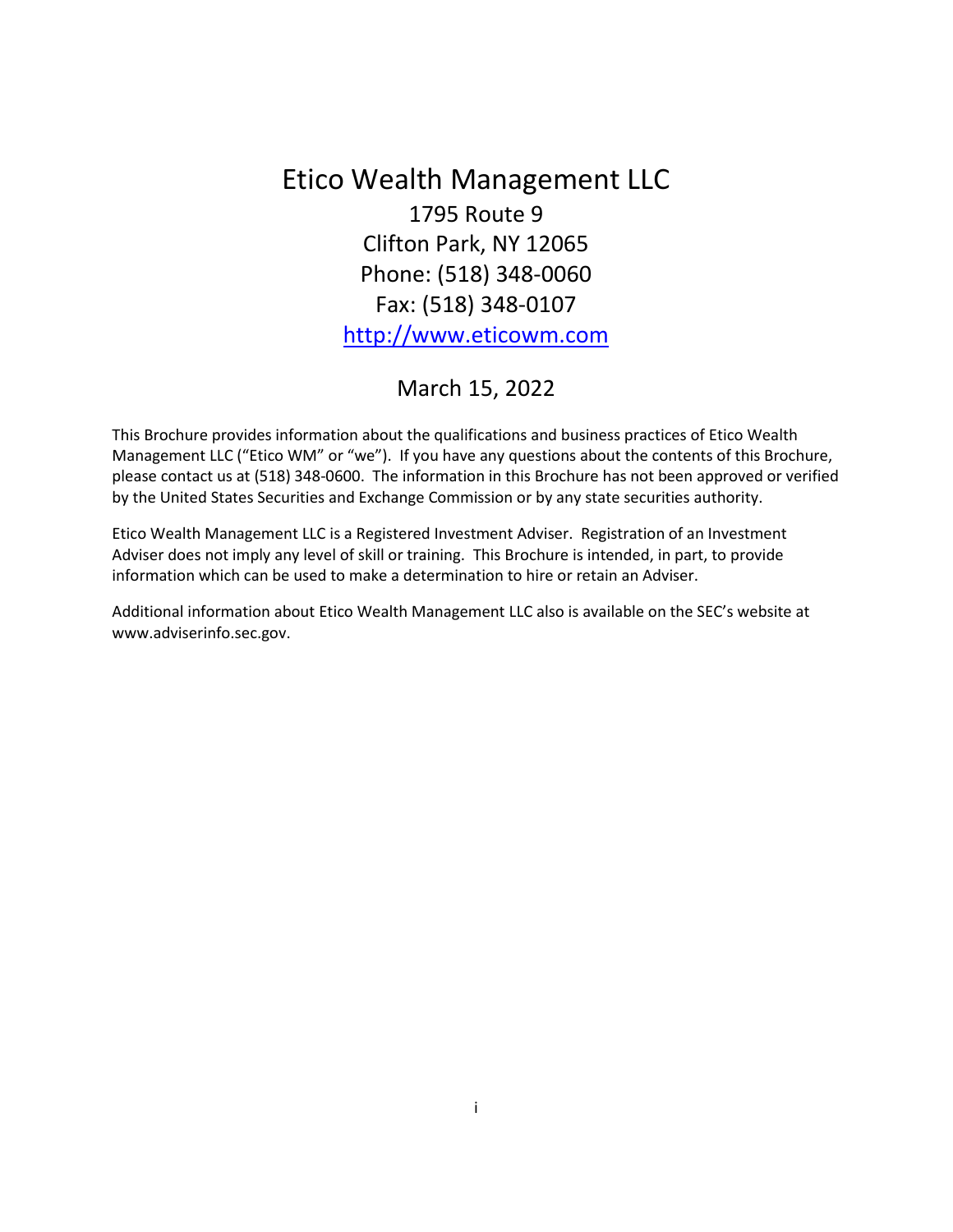## <span id="page-1-0"></span>**Item 2 – Material Changes**

Since our last annual brochure update dated March 19, 2021, the following changes have been made:

- Item 4 additional disclosure information regarding our responsibilities when advising an IRA or other ERISA Retirement plan has been added.
- Item 10 Information was added about Quartz Partners Investment Management, a newly affiliated Registered Investment Adviser.

We will provide you with a new Brochure as necessary based on changes or new information, at any time, without charge. Our Brochure may be requested by contacting Wendy Elliott, Chief Compliance Officer, at (518) 348-0060.

Additional information about Etico Wealth Management LLC is also available via the SEC's website [www.adviserinfo.sec.gov](http://www.adviserinfo.sec.gov/). The SEC's website provides information about any persons affiliated with Etico Wealth Management LLC who are registered, or are required to be registered, as investment adviser representatives of Etico Wealth Management LLC.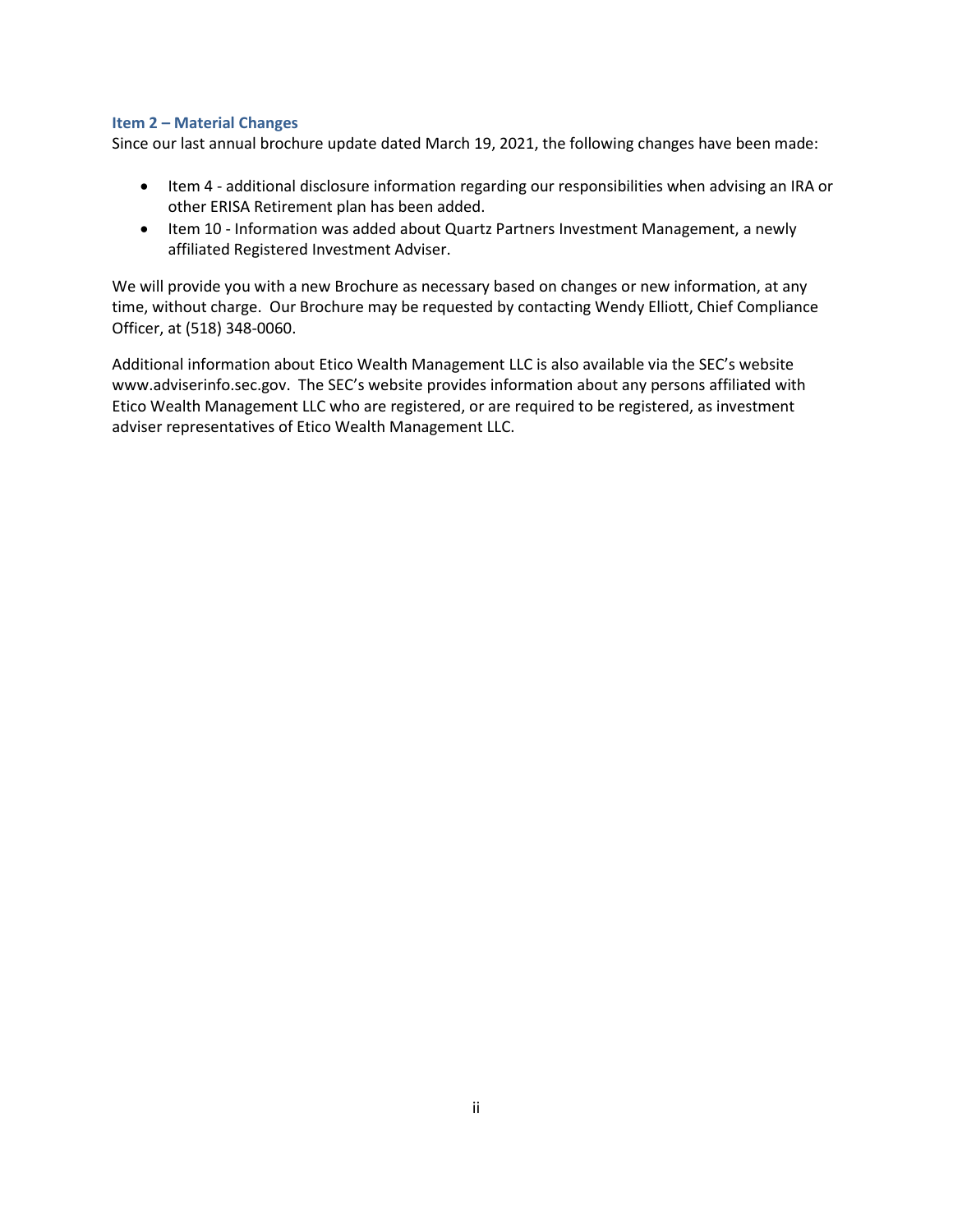## <span id="page-2-0"></span>**Item 3 - Table of Contents**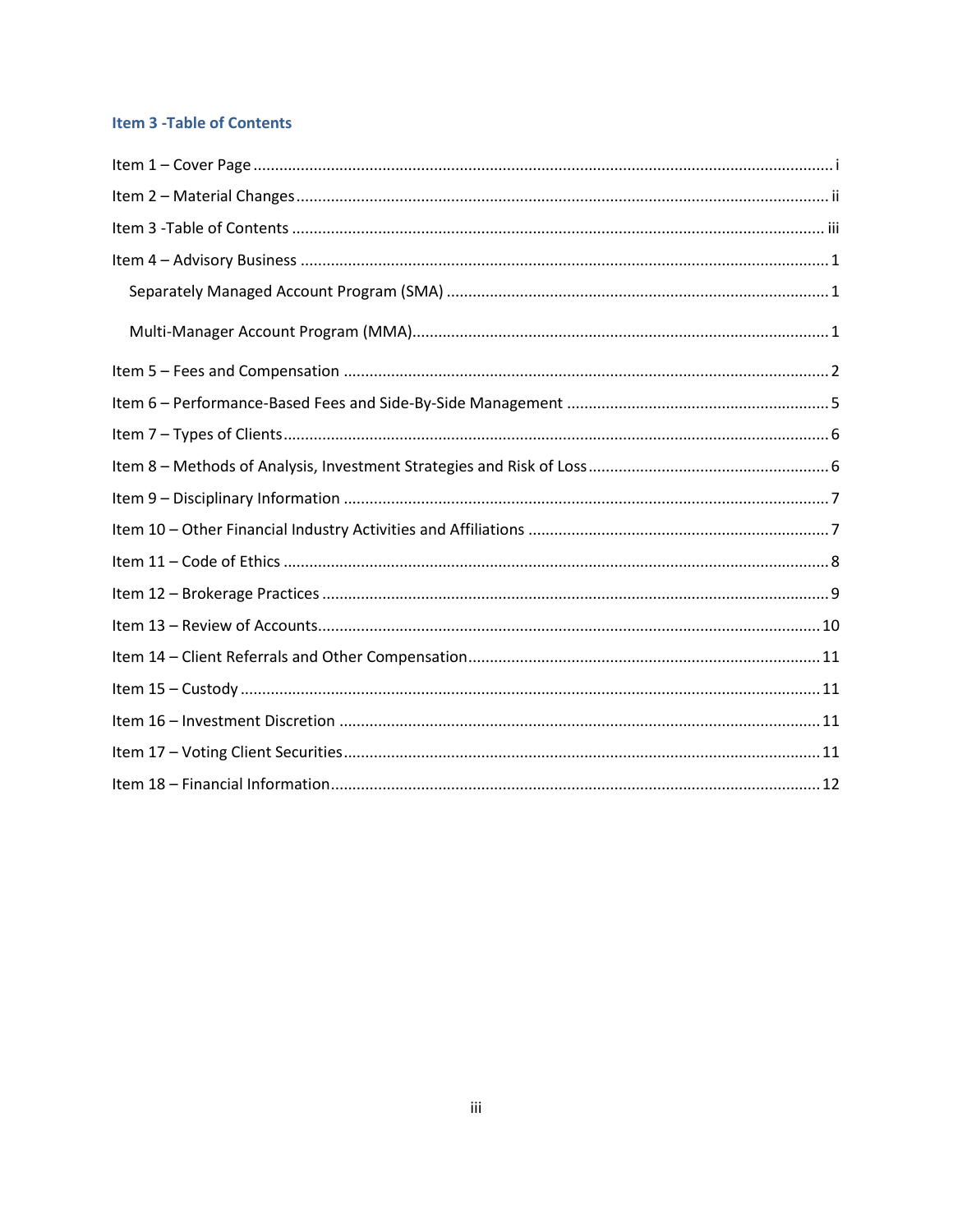#### <span id="page-3-0"></span>**Item 4 – Advisory Business**

Etico WM has been registered with the SEC as an investment adviser since 2009. Etico WM is wholly owned by Quaestus Holdings, LLC. Quaestus Holdings is principally owned by Scott Weisman through Pterodactyl Holdings and Joseph Leo, Chief Executive Officer.

Etico WM provides investment advisory services and utilizes the different advisory programs offered through RBC Correspondent Services ("RBC"), Morningstar Investment Services, Inc. ("Morningstar") and AssetMark, Inc. ("AssetMark"). Etico WM is responsible for all advice and suitability of such advice regarding these accounts. A full description of all services is provided in the account services agreement. Etico WM provides discretionary and non-discretionary account management in which the client is provided with on-going investment advice and monitoring with respect to their security holdings and will manage the account according to the client's objectives.

In addition to the programs described in this Brochure, clients may receive a Wrap Fee Program Brochure from Morningstar or other manager if a third-party manager is selected. In a wrap fee program, clients are charged an all-inclusive wrap fee on Program Assets that covers advisory, execution, custodial and reporting services on Eligible Assets. A portion of these fees will be paid to Etico WM for advisory services. In a non-wrap fee program, Etico WM's fees are exclusive of brokerage commissions, transaction fees, and other related costs and expenses which shall be incurred by the client. In addition to the wrap fees charged, clients could incur certain charges imposed by custodians, brokers, third party investment and other third parties such as fees charged by managers, custodial fees, deferred sales charges, odd-lot differentials, transfer taxes, wire transfer and electronic fund fees, and other fees and taxes on brokerage accounts and securities transactions. Mutual funds and exchange traded funds also charge internal management fees, which are disclosed in the fund's prospectus.

## <span id="page-3-1"></span>*Separately Managed Account Program (SMA)*

In this program, assets are managed by institutional money managers. This program includes assistance in evaluating separate account managers, provides access to a range of managers and investment disciplines, and may include Morningstar's manager due diligence. The program also includes professional money management, performance reporting, and associated services and support (trading, reconciliation, fee calculation, etc.).

Etico WM may offer advisory services to clients by selecting the Quartz Partners Investment Management ("Quartz"), or AssetMark Platform. Quartz is affiliated with Etico WM through common ownership. Clients are encouraged to review all applicable brochures, which provide important information about each Investment Adviser's qualifications and business practices.

#### <span id="page-3-2"></span>*Multi-Manager Account Program (MMA)*

This program combines multiple investment styles facilitating diversification within an individually managed account. The program includes professional money management, manager due diligence, and performance reporting. Additionally, the MMA includes Morningstar as overlay portfolio manager to manage the asset allocation of the account and coordinate trading across investment sleeves.

#### *Financial Planning*

Etico WM offers advice in the form of a Financial Plan. Clients will receive a written plan, providing the client with a detailed financial plan designed to achieve their stated financial goals and objectives.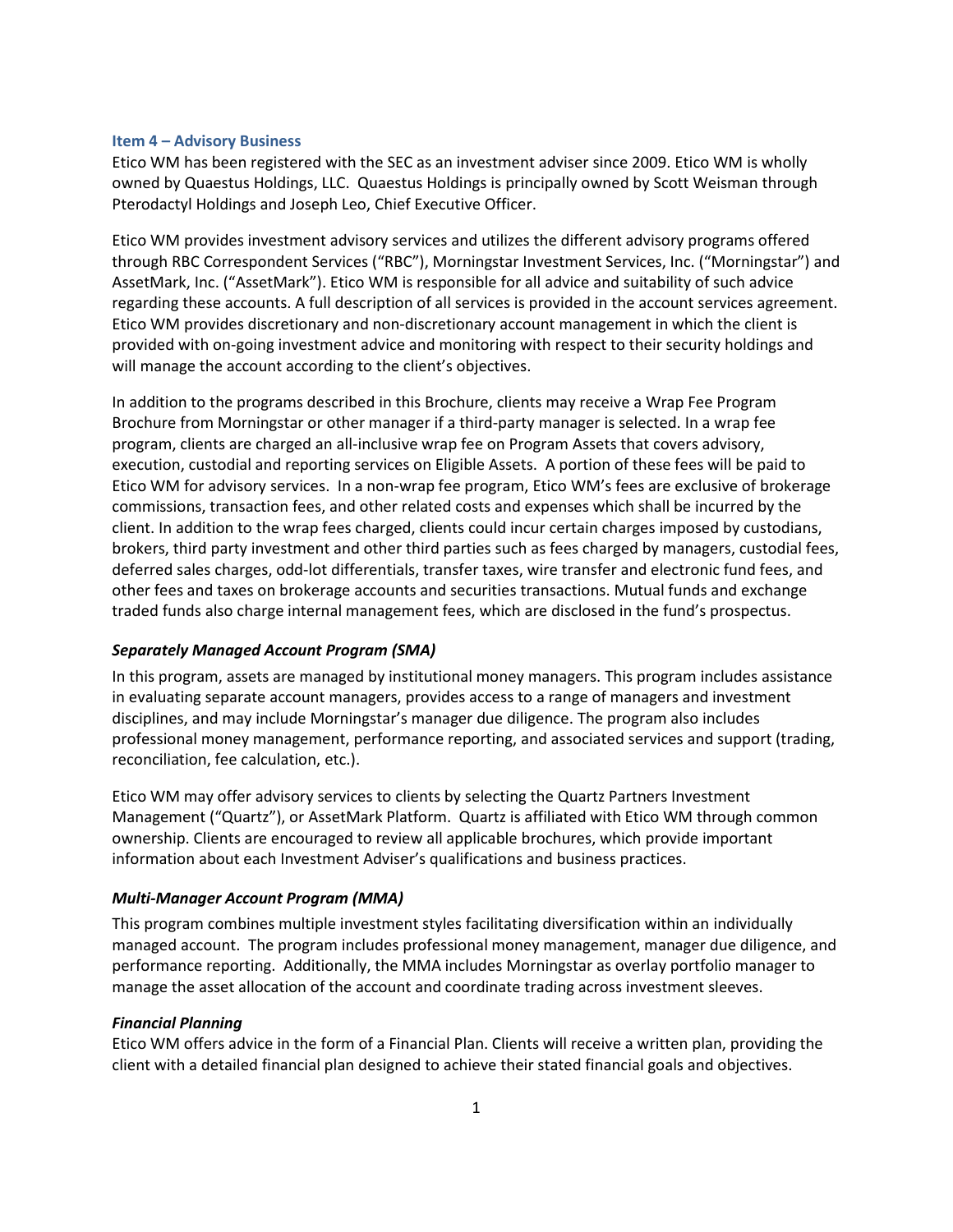Etico WM will typically work with other professionals such as attorneys, Certified Public Accountants, trust officers, Mortgage Analysts etc., to offer financial and estate planning advice. Etico WM specializes in the areas of investment, financial, estate, risk management, retirement, and business continuation planning. The financial management process begins with an in-depth evaluation of the client's current financial goals and objectives. Once we have established the overall objectives, Advisor will focus on the client's specific goals. Services may include the following, as agreed upon with the client: retirement income planning; estate analysis; investment planning; fee-based asset management; estate conservation; long term care planning; life insurance/survivorship needs analysis; charitable giving; wealth succession planning.

## **ERISA and Individual Retirement Accounts Disclosure**

When we provide investment advice to you regarding your retirement plan account or individual retirement account, we are fiduciaries within the meaning of Title I of the Employee Retirement Income Security Act and/or the Internal Revenue Code, as applicable, which are laws governing retirement accounts. The way we make money creates some conflicts with your interests, so we operate under a special rule that requires us to act in your best interest and not put our interest ahead of yours. Under this special rule's provisions, we must:

- Meet a professional standard of care when making investment recommendations (give prudent advice);
- Never put our financial interests ahead of yours when making recommendations (give loyal advice);
- Avoid misleading statements about conflicts of interest, fees, and investments;
- Follow policies and procedures designed to ensure that we give advice that is in your best interest;
- Charge no more than is reasonable for our services; and
- Give you basic information about conflicts of interest.

As of December 31, 2021, Etico WM, held \$107,500,000 in discretionary assets under management and \$24,400,000 in non-discretionary assets under management.

## <span id="page-4-0"></span>**Item 5 – Fees and Compensation**

Fees are charged monthly or quarterly in advance as disclosed in the separate manager agreement. Fees charged by mutual funds are detailed in the prospectus. Although Etico WM believes its fees are reasonable in light of the services provided, clients should be aware that such fees may be more or less than the fees and commissions associated with brokerage services purchased separately. The comparison is dependent upon a number of factors, including the frequency of brokerage activity in the client's account, the size of the account under management, and any negotiated fee arrangements with respect to the account. An investor should consider these factors prior to opening an account.

## *Fee Schedule*

The standard fee schedules for the Programs are as follows, but may be negotiable in individual cases: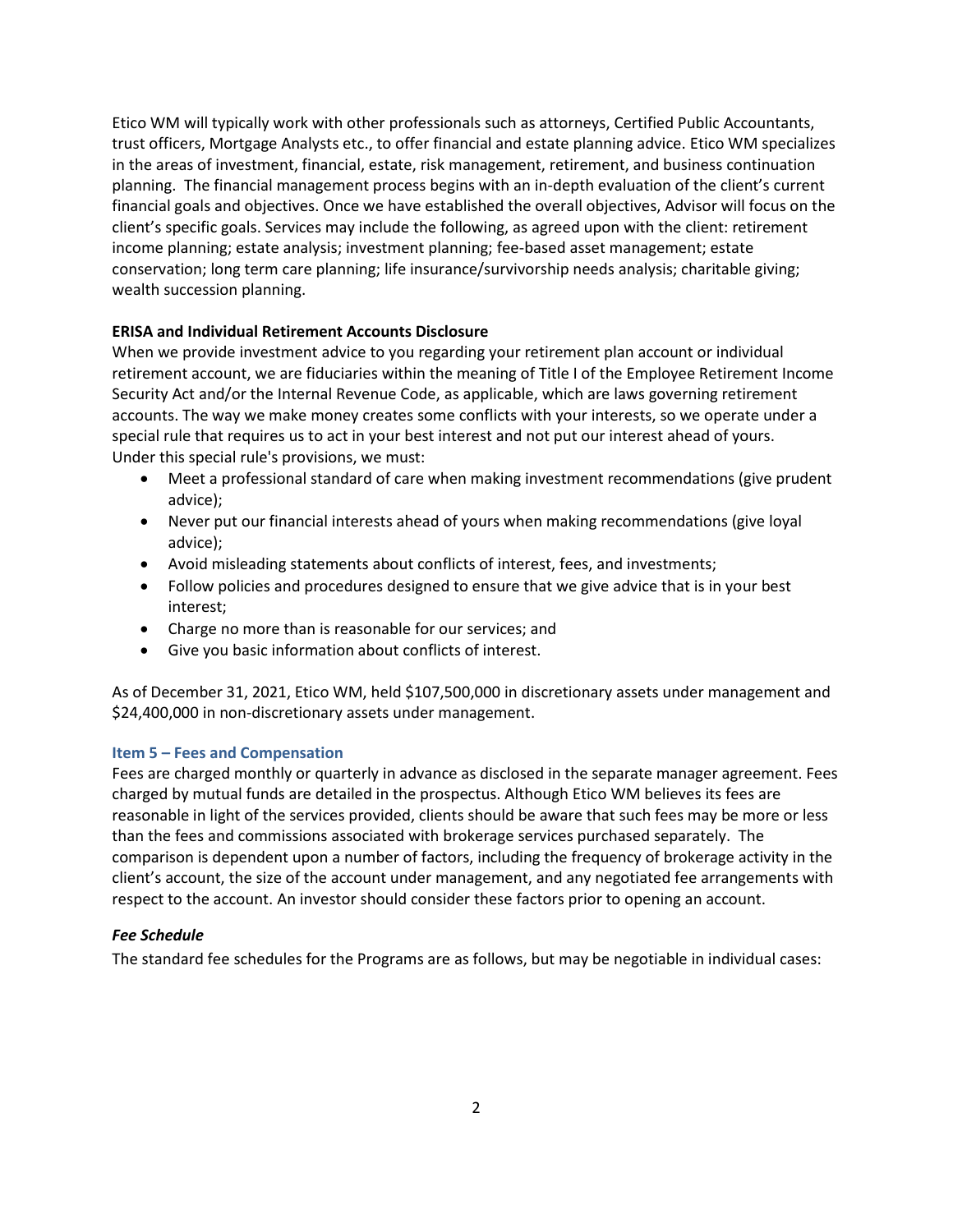|                    | <b>Separately Managed Accounts</b><br>(SMA) – Morningstar |                     | <b>Multi Manager Account</b><br>(MMA) |
|--------------------|-----------------------------------------------------------|---------------------|---------------------------------------|
| <b>Amount</b>      | <b>Equity/Balanced</b>                                    | <b>Fixed Income</b> | <b>Equity/Fixed Income</b>            |
|                    | <b>Portfolios</b>                                         | <b>Portfolios</b>   | <b>Portfolios</b>                     |
| First \$250,000    | $1.00 - 2.15%$                                            | $0.95 - 2.10%$      | $1.40 - 2.50%$                        |
| Next \$250,000     | $0.95 - 1.85%$                                            | $0.90 - 1.80\%$     | $1.35 - 2.20%$                        |
| Next \$500,000     | $0.85 - 1.50%$                                            | $0.80 - 1.50%$      | $1.15 - 1.85%$                        |
| Next \$1,000,000   | $0.65 - 1.15%$                                            | $0.65 - 1.15%$      | $1.00 - 1.55%$                        |
| Next \$3,000,000   | $0.50 - 0.85%$                                            | $0.50 - 0.85%$      | $0.85 - 1.30%$                        |
| Over \$5,000,000   | $0.40 - 0.60\%$                                           | $0.40 - 0.60\%$     | $0.70 - 1.00\%$                       |
| Minimum            | \$550                                                     | \$550               | \$200                                 |
| <b>Account Fee</b> |                                                           |                     |                                       |

|                  | <b>Separately Managed Accounts</b><br>(SMA) - Quartz/AssetMark |        | Amount              | <b>Rep as Portfolio</b> |
|------------------|----------------------------------------------------------------|--------|---------------------|-------------------------|
| Amount           | Parametric                                                     | Custom |                     | <b>Manager (RPM)</b>    |
|                  | <b>Custom Portfolios</b>                                       |        | First \$250,000     | $0.65 - 3%$             |
| First \$250,000  | 0.75%                                                          | 1.05%  | Next \$250,000      | $0.65 - 3%$             |
| Next \$250,000   | 0.75%                                                          | 1.05%  | Next \$500,000      | $0.55 - 3%$             |
| Next \$500,000   | 0.75%                                                          | 0.99%  | Next \$1,000,000    | $0.40 - 3%$             |
| Next \$1,000,000 | 0.70%                                                          | 0.94%  | Next \$3,000,000    | $0.35 - 3%$             |
| Next \$1,000,000 | 0.70%                                                          | 0.90%  |                     |                         |
| Next \$2,000,000 | 0.70%                                                          | 0.85%  | Over \$5,000,000    | $0.20 - 3%$             |
| Over \$5,000,000 | 0.60%                                                          | 0.75%  | Minimum Account Fee | \$200                   |

The fee paid is deemed compensation for the provision of personal advisory services rendered for investment in the program, as well as for ongoing supervision and/or portfolio monitoring of client assets. The amount of IAR fees charged to clients is determined by each IAR up to an amount not to exceed the fee breakpoint set for each level of investment.

Clients in the SMA or MMA programs pay the sub-managers, any third-party service provider and Etico WM. The Program Fee also includes investment management services comprised of client profiling, strategic asset allocation, style allocation, research and evaluation of asset managers, ongoing monitoring of manager and account performance, asset manager hiring and termination, account rebalancing, account reporting, and other operational and administrative services. However, clients who utilize the RPM Model Management (Rep as Portfolio Manager) may not receive all of the services listed above but do not pay platform fees, sub-managers or any third-party service provider.

Fees and compensation for using the AssetMark Platform are provided in more detail in the AssetMark Platform Disclosure Brochure. Discretionary Manager Fee schedules are included in the Client Billing Authorization or the Appendix A to the Client Service Agreement. The fees applicable to each Account on the AssetMark Platform may include: 1. Financial Advisor Fee; 2. Platform Fee; 3. Investment Manager Fee; and 4. Initial Consulting Fees. Other fees for special services may also be charged. The Client should consider all applicable fees.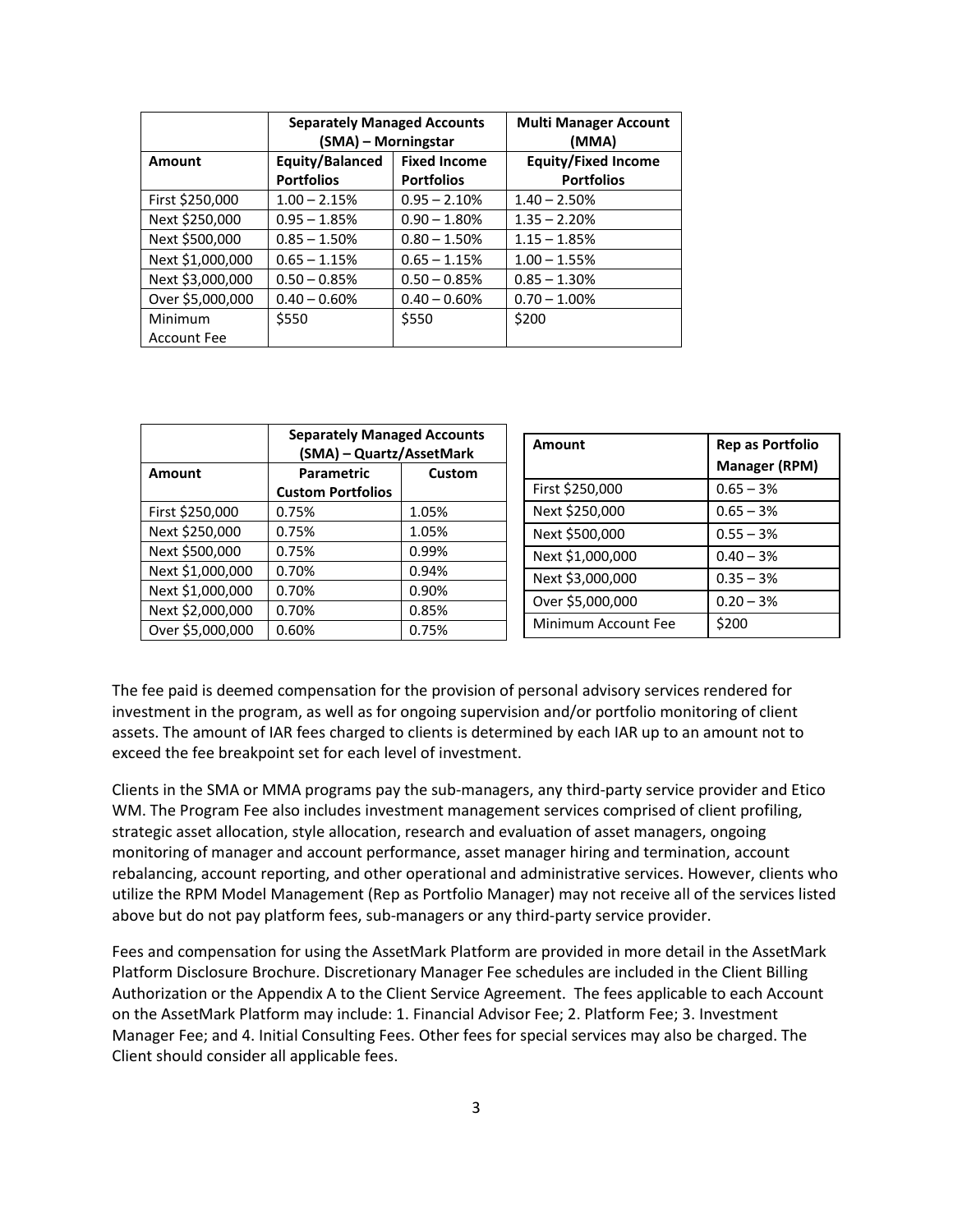Since a minimum account fee applies, a client may pay an effective rate greater than the rate specified in the fee schedule shown above. The firm, in its sole discretion, may waive its minimum fee and/or charge a lesser investment advisory fee based upon certain criteria (e.g., historical relationship, type of assets, anticipated future earning capacity, anticipated future additional assets, dollar amounts of assets to be managed, related accounts, account composition, negotiations with clients, etc.).

The Program Fee does not include certain fees charged by a broker or custodian used by that client's advisor. In that case, those fees will be disclosed separately to the client by the custodian for the Program.

Unless the Client requests direct billing, fees will be automatically deducted from the account. Clients will be provided with a statement from their custodian reflecting deduction of the advisory fee.

Program Fees are calculated as an annual percentage of assets and are charged based on a calendar month or calendar quarter in advance of service and prorated to the end of the billing period upon inception of the account for SMA, and MMA. The level of the Program Fee will vary with the amount of assets under management and the particular investment styles and Investment options utilized. When accounts are held with RBC, adjustments are made to the billing for RPM accounts during the billing period when there is a deposit of \$10,000 or more; accounts with deposits of \$10,000 or more in one billing period are adjusted for the deposit and billed in the next billing period. If the client elects to hold the account with another custodian, then no adjustment is made for deposits or withdrawals within the calendar quarter.

If there is insufficient cash in the Accounts at the time the Program Fee is to be debited from the Accounts, the Advisor, Platform Manager or Sub-Managers will sell an amount of Program Assets to generate sufficient cash to pay the Program Fee. This may create a taxable gain or tax loss for the Client. If Program Assets are illiquid and Advisor, Platform Manager or a designated Sub-Manager determines that the sale of Program Assets to pay the Program Fee is not feasible, Platform Manager will send the Client an invoice for the Program Fee. The invoice is due within ten (10) days of receipt.

All fees are subject to negotiation. When negotiating fees, factors considered, but not limited to, include: (i) clients with multiple accounts; (ii) size of the account; (iii) a prior or existing relationship; and (iv) a client's particular needs or financial characteristics. Due to the fact that fees may vary, clients with existing accounts may be charged fees which do not match precisely the fee schedules, or the fees paid by other clients.

Upon written receipt of notice to terminate its Client Agreement with any of Etico WM investment advisory Program, Etico WM will request instructions to transfer or liquidate the account. If liquidation is requested, WM and its agent will, in an orderly and efficient manner, proceed with liquidation of the Client's account. There will not be a charge by us for such redemption; however, the Client should be aware that certain mutual funds impose redemption fees as stated in each company's fund prospectus in certain circumstances. Clients must keep in mind that the decision to liquidate security issues or mutual funds may result in tax consequences that should be discussed with the client's tax advisor.

Factors that may affect the orderly and efficient manner would be size and types of issues, liquidity of the markets, and market makers' abilities. Should the necessary securities' markets be unavailable, and trading suspended, efforts to trade will be done as soon as possible following their reopening. Due to the administrative processing time needed to terminate Client's investment advisory service and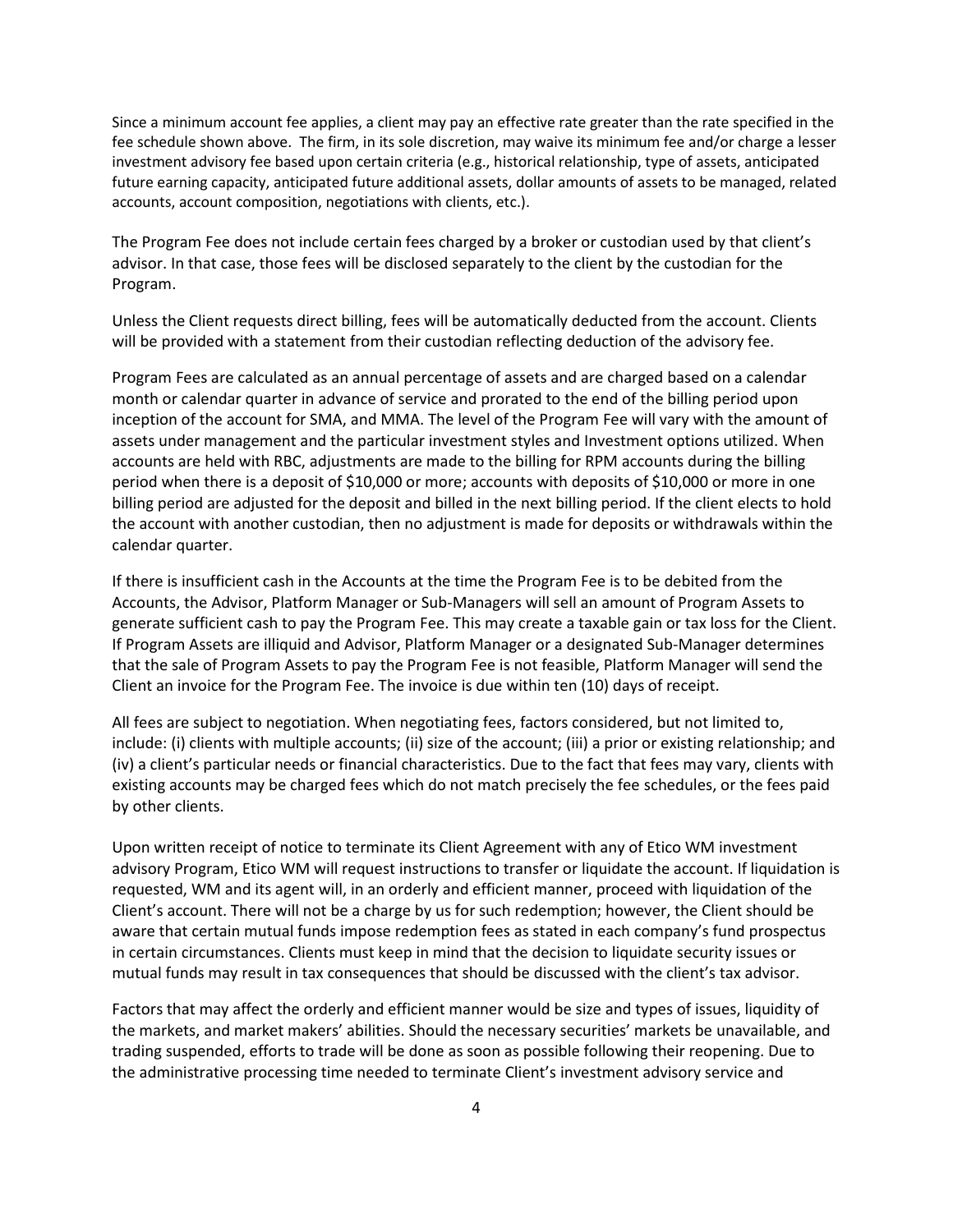communicate the instructions to Client's investment advisor, termination orders received from clients are not market orders; it may take several business days under normal market conditions to process Client's request. During this time, Client's account is subject to market risk. Etico WM and its agent are not responsible for market fluctuations of the Client's Account from time of written notice until complete liquidation. All efforts will be made to process the termination in an efficient and timely manner.

Clients should review all Program disclosure documents for any additional information related to account terminations. A full refund will be provided without penalty if the client terminates the contract within 5 business days of signing with the Company.

## **ERISA and Individual Retirement Accounts Disclosure**

When we provide investment advice to you regarding your retirement plan account or individual retirement account, we are fiduciaries within the meaning of Title I of the Employee Retirement Income Security Act and/or the Internal Revenue Code, as applicable, which are laws governing retirement accounts. The way we make money creates some conflicts with your interests, so we operate under a special rule that requires us to act in your best interest and not put our interest ahead of yours.

Under this special rule's provisions, we must:

- Meet a professional standard of care when making investment recommendations (give prudent advice);
- Never put our financial interests ahead of yours when making recommendations (give loyal advice);
- Avoid misleading statements about conflicts of interest, fees, and investments;
- Follow policies and procedures designed to ensure that we give advice that is in your best interest;
- Charge no more than is reasonable for our services; and
- Give you basic information about conflicts of interest.

#### *Financial Planning*

Etico WM may charge a fixed agreed upon rate or an hourly rate for any agreed upon financial planning work. This rate will vary depending on the requested task; however, the client will be provided an estimate in advance.

Financial planning fees will be charged on an agreed upon fixed fee, ranging from \$500 to \$5,000, or an hourly basis, ranging from \$200 to \$275 per hour, depending on the nature and complexity of each client's circumstances. An estimate for the total hours will be determined at the start of the advisory relationship. Up to 50% of the estimated fee may be due upon signing the Financial Planning agreement, with the balance (based on actual hours) due upon presentation of the plan to the client. Typically, the financial plan will be presented to the client within 90 days of the contract date, provided that all of the relevant information needed to prepare the financial plan has been promptly provided by the client. The client may terminate its arrangement at any time, in writing, and will be refunded a portion of the fee based upon a pro-rated calculation related to the time and expense expended by the firm.

#### <span id="page-7-0"></span>**Item 6 – Performance-Based Fees and Side-By-Side Management**

Etico WM does not charge any performance-based fees (fees based on a share of capital gains on or capital appreciation of the assets of a client).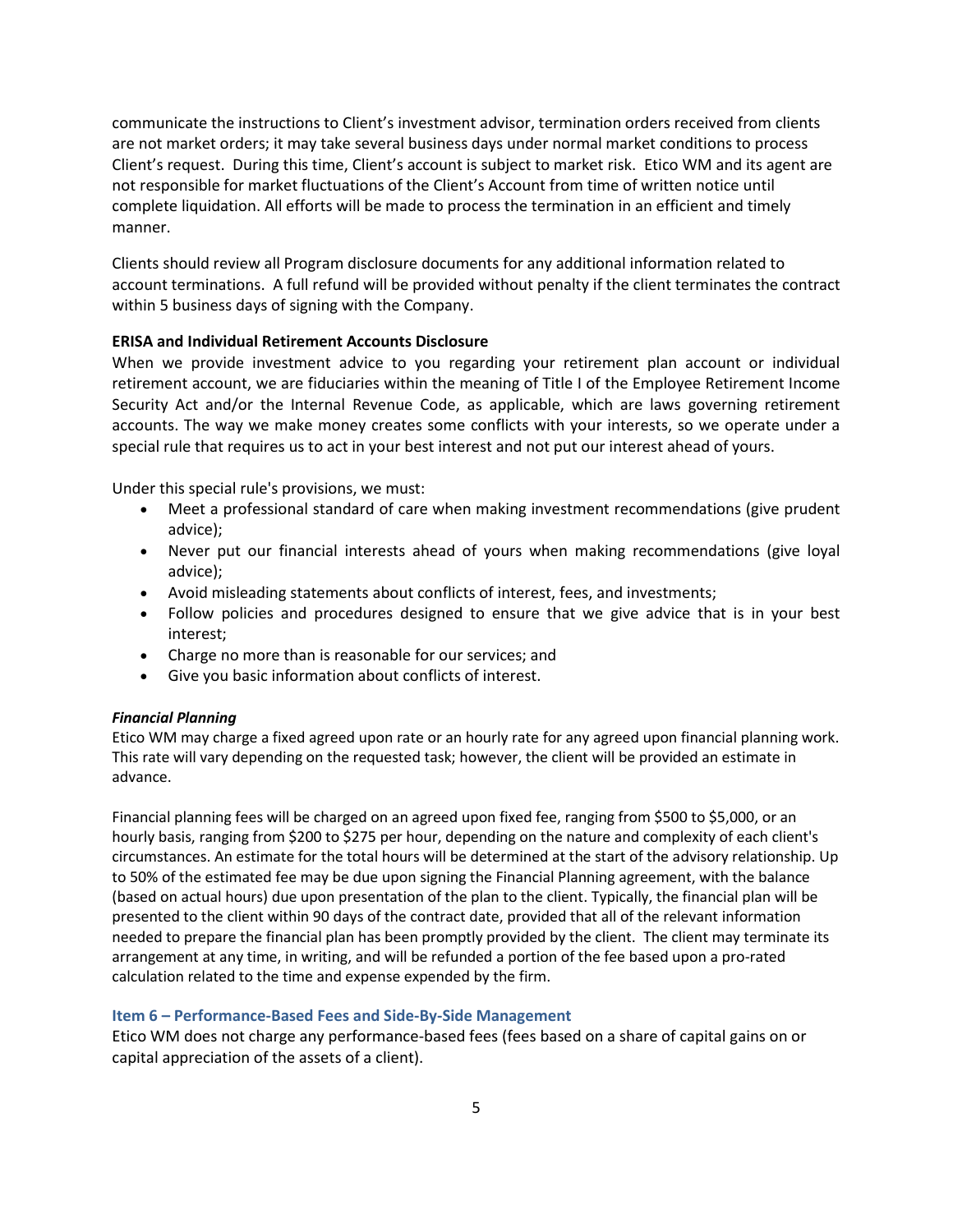#### <span id="page-8-0"></span>**Item 7 – Types of Clients**

Etico WM provides portfolio management services to individuals, corporations and business entities, pension and profit-sharing plans, charitable institutions, foundations, endowments, estates, trusts, and other U.S. and international institutions. Programs require a minimum account fee of \$200 - \$550 depending on the Program selected. In certain cases, these minimums may be waived based upon business considerations.

See the respective Program Disclosure Documents for more information about the Program fees and information regarding minimum account sizes. The minimum account size may be different for IRA accounts. Under certain limited circumstances, the minimum may be waived. The Client should refer to the respective managers Disclosure Document, as appropriate, to determine the minimum and maximum account sizes permitted.

The minimum investment required for AssetMark depends upon the Investment Solution chosen for a client's account and is generally and from \$50,000 to \$500,000 for Privately Managed and Unified Managed Accounts, depending on the investment strategy selected for the account. These minimums are described in more detail in the AssetMark Platform Disclosure Brochure. Accounts below the stated minimums may be accepted on an individual basis at the discretion of AssetMark.

#### <span id="page-8-1"></span>**Item 8 – Methods of Analysis, Investment Strategies and Risk of Loss**

Our investment strategy begins with an understanding of a client's financial goals. Advisors use demographic and financial information provided by the client to assess the client's risk profile and investment objectives in determining an appropriate plan for the client's assets. Investment strategies ordinarily include long- or short-term purchases of stock portfolios, mutual funds and fixed income securities.

Investment recommendations are based on an analysis of the client's individual needs and are drawn from research and analysis. Security analysis methods includes fundamental analysis, technical analysis, charting and cyclical analysis. Information for this analysis is drawn from financial websites and magazines, research materials prepared by others, annual reports, corporate filings, prospectuses, company press releases and corporate ratings services.

Investing in securities involves risk of loss that you should be prepared to bear. Some of the primary risks of investing are summarized below:

- **Interest Rate Risk**: Fluctuations in interest rates cause investment prices to fluctuate. For example, when interest rates rise, yields on existing bonds become less attractive, causing their market values to decline.
- **Market Risk:** The price of a security, bond, or mutual fund may drop in reaction to tangible and intangible events and conditions. This type of risk is caused by external factors independent of a security's particular underlying circumstances. For example, political, economic and social conditions may trigger market events.
- **Inflation Risk**: When any type of inflation is present, a dollar today will not buy as much as a dollar next year, because purchasing power is eroding at the rate of inflation.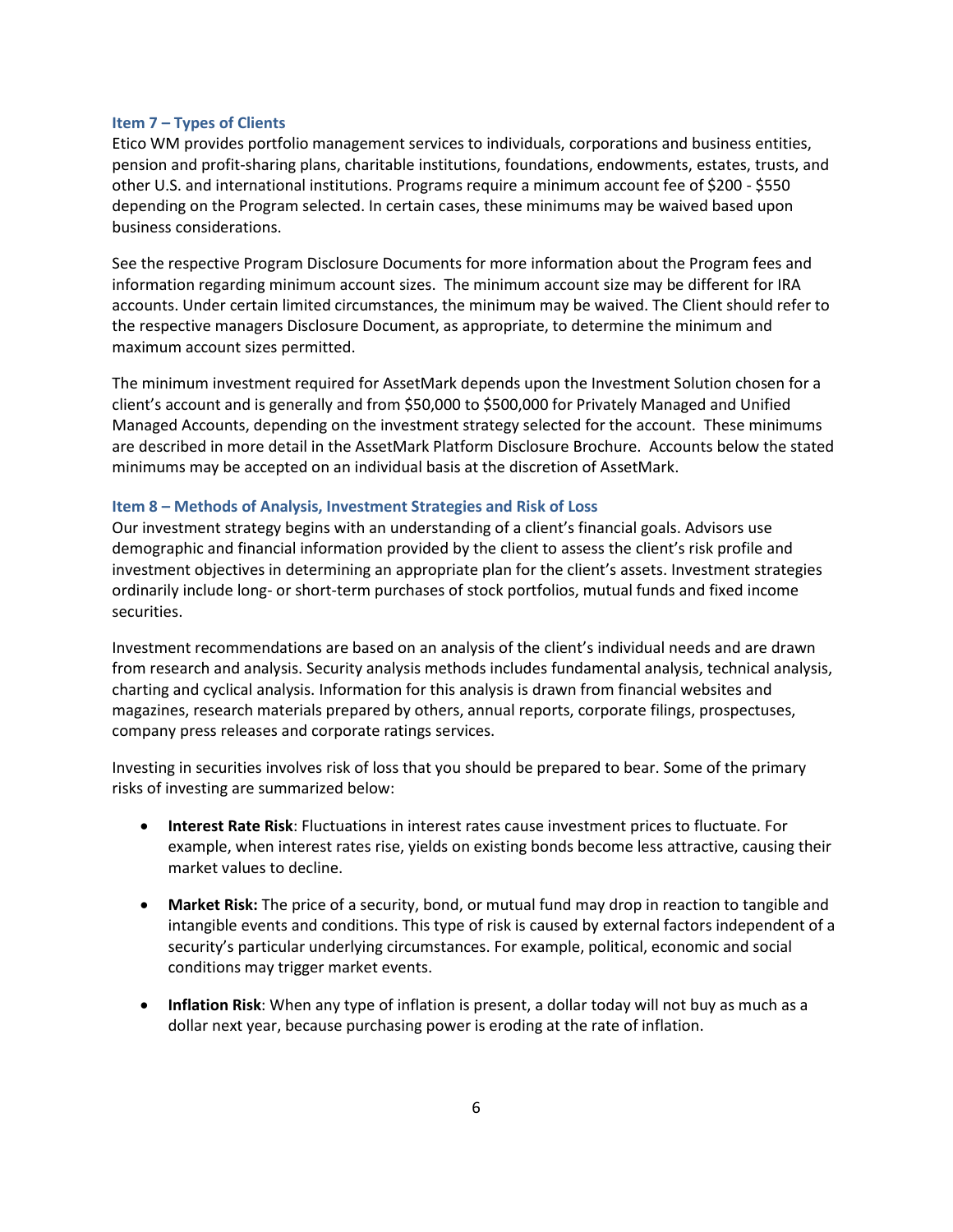- **Reinvestment Risk:** This is the risk that future proceeds from investments may have to be reinvested at a potentially lower rate of return (i.e., interest rate). This primarily relates to fixed income securities.
- **Business Risk:** These risks are associated with a particular industry or a particular company within an industry. For example, oil-drilling companies depend on finding oil and then refining it, a lengthy process, before they can generate a profit. They carry a higher risk of profitability than an electric company, which generates its income from a steady stream of customers who buy electricity no matter what the economic environment is like.
- **Liquidity Risk:** Liquidity is the ability to readily convert an investment into cash. Generally, assets are more liquid if many traders are interested in a standardized product. For example, Treasury Bills are highly liquid, while real estate properties are not.
- **Financial Risk:** Excessive borrowing to finance a business' operations increases the risk of profitability, because the company must meet the terms of its obligations in good times and bad. During periods of financial stress, the inability to meet loan obligations may result in bankruptcy or a declining market value.

With respect to clients investing in the SMA Program, Etico WM introduces clients to, and advises on the selection of, independent investment managers who provide discretionary management of individual portfolios, including a wide variety of security types. Clients will receive a separate disclosure from such investment managers regarding any such investment manager's advisory services.

#### <span id="page-9-0"></span>**Item 9 – Disciplinary Information**

Registered investment advisers are required to disclose all material facts regarding any legal or disciplinary events that would be material to your evaluation of Etico WM or the integrity of Etico WM's management. Etico WM has no information applicable to this Item.

#### <span id="page-9-1"></span>**Item 10 – Other Financial Industry Activities and Affiliations**

Etico Partners, LLC, a registered broker-dealer is affiliated with Etico WM through common ownership and control. Individuals associated with Etico WM as an Investment Adviser Representative are also Registered Representatives of EP. When applicable, these individuals recommend broker-dealer transactions for advisory clients. On average individual Investment Advisor Representatives and the principals of EP spend 50% of their time on other such activities. If a trade error were to occur, it may result in profit or loss to the firm. The firm has controls in place to limit such trade errors. Investment Advisers will not participate in any profits resulting from such errors.

Many Etico WM Investment Adviser Representatives are also separately licensed as insurance agents. In their capacities as registered representatives or as independent insurance agents, the Adviser or its associated persons receive commission or other fees for such transactions, which is separate and distinct from Adviser's compensation related to its investment advisory services. These arrangements pose a conflict of interest for those individuals to the extent they have a financial incentive to recommend such sales or other transactions to the client. In addition, registered representatives also receive 12b-1 fees paid out by mutual funds. Commissions paid for broker/dealer services may be higher or lower than those obtainable from other brokers in return for those products and services.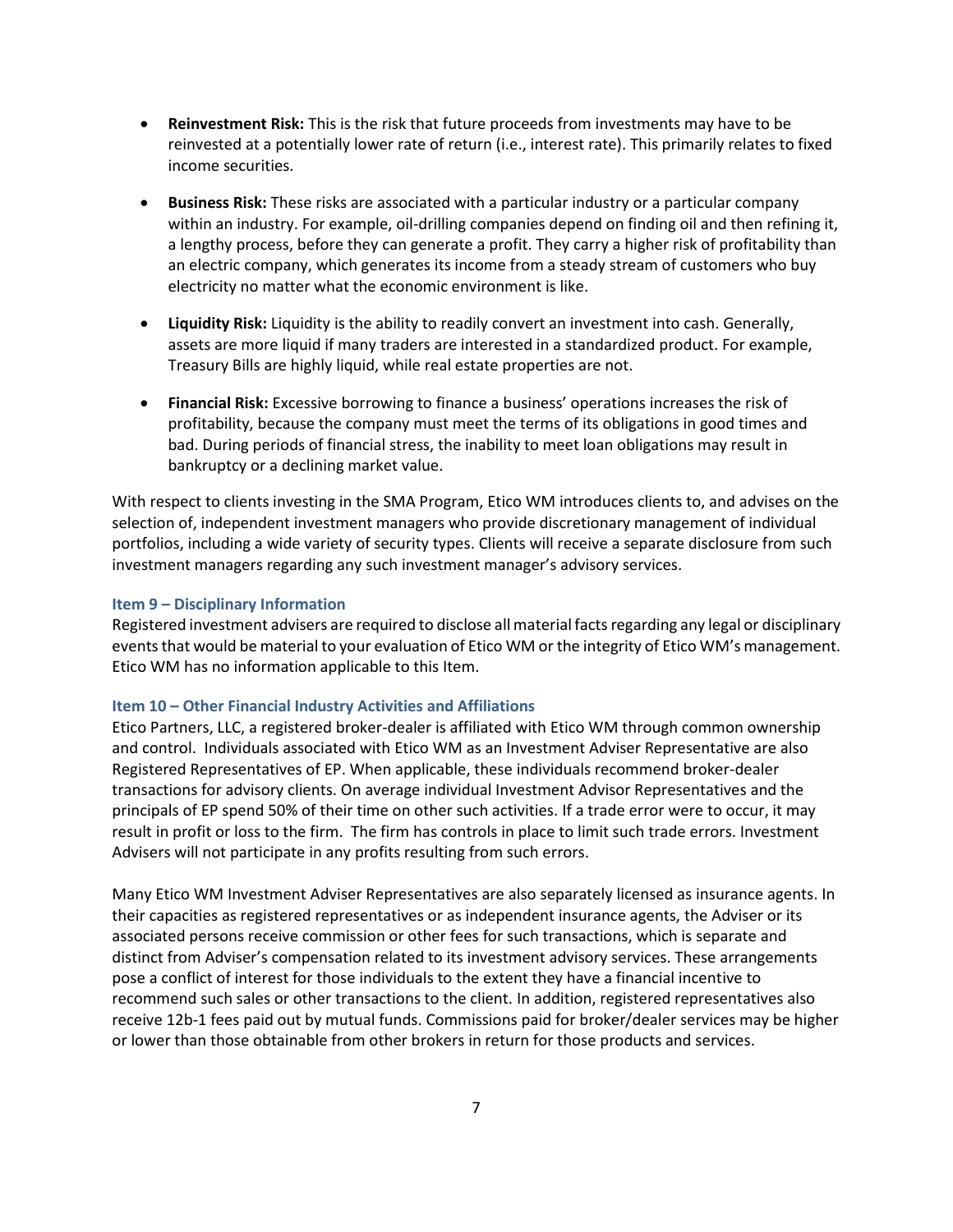Etico WM is under common ownership with Quartz, an investment advisory firm registered with the U.S. Securities and Exchange Commission. Quartz provides investment advice and may be recommended as a third-party manager or sub-advisor to Etico WM clients. Moreover, Etico WM and Quartz share office space and management and operational personnel. If you are a client of Etico WM and are referred to Quartz, please understand this is a conflict of interest. Etico WM's recommendation to use Quartz is based, almost entirely, on the fact that the companies are affiliated and Etico WM has a financial and economic interest to recommend Quartz over other investment adviser that provide similar subadvisory services because we will receive investment advisory fees that would otherwise be paid to another investment adviser firm serving as sub-adviser or third-party manager. Etico WM clients are not required or mandated to utilize the services of Quartz. Etico WM clients must provide informed (i.e. written) consent to hire Quartz as a sub-adviser or third-party manager. Etico WM manages such conflicts through disclosure and oversight of client accounts.

Etico WM recommends that clients establish brokerage accounts with RBC, a FINRA registered brokerdealer, to maintain custody of clients' assets and to effect trades for their accounts. Although Etico WM recommends that clients establish accounts at RBC, it is the client's decision to custody assets at RBC. Etico WM is independently owned and operated and not affiliated with RBC.

## <span id="page-10-0"></span>**Item 11 – Code of Ethics**

Etico WM has adopted a Code of Ethics for all supervised persons of the firm describing its high standard of business conduct, and fiduciary duty to its clients. The Code of Ethics includes provisions relating to the confidentiality of client information, a prohibition on insider trading, restrictions on the acceptance of significant gifts and the reporting of certain gifts and business entertainment items, and personal securities trading procedures, among other things. All supervised persons at Etico WM must acknowledge the terms of the Code of Ethics annually, or as amended.

Advisors of Etico WM may buy or sell securities that are recommended to clients. Etico WM's employees and persons associated with Etico WM are required to follow the Code of Ethics. Subject to satisfying this policy and applicable laws, officers, directors and employees of Etico WM and its affiliates may trade for their own accounts in securities which are recommended to and/or purchased for Etico WM's clients. The Code of Ethics is designed to assure that the personal securities transactions, activities and interests of the employees of Etico WM will not interfere with (i) making decisions in the best interest of advisory clients and (ii) implementing such decisions while, at the same time, allowing employees to invest for their own accounts. Under the Code certain classes of securities have been designated as exempt transactions, based upon a determination that these would not materially interfere with the best interest of Etico WM's clients. In addition, the Code requires pre-approval of many transactions, and restricts trading in close proximity to client trading activity. Nonetheless, because the Code of Ethics in some circumstances would permit employees to invest in the same securities as clients, there is a possibility that employees might benefit from market activity by a client. Employee trading is continually monitored under the Code of Ethics to reasonably prevent conflicts of interest between Etico WM and its clients.

Certain affiliated accounts may trade in the same securities with client accounts on an aggregated basis when consistent with Etico WM's obligation of best execution. In such circumstances, the affiliated and client accounts will share commission costs equally and receive securities at a total average price. Etico WM will retain records of the trade order (specifying each participating account) and its allocation, which will be completed prior to the entry of the aggregated order. Completed orders will be allocated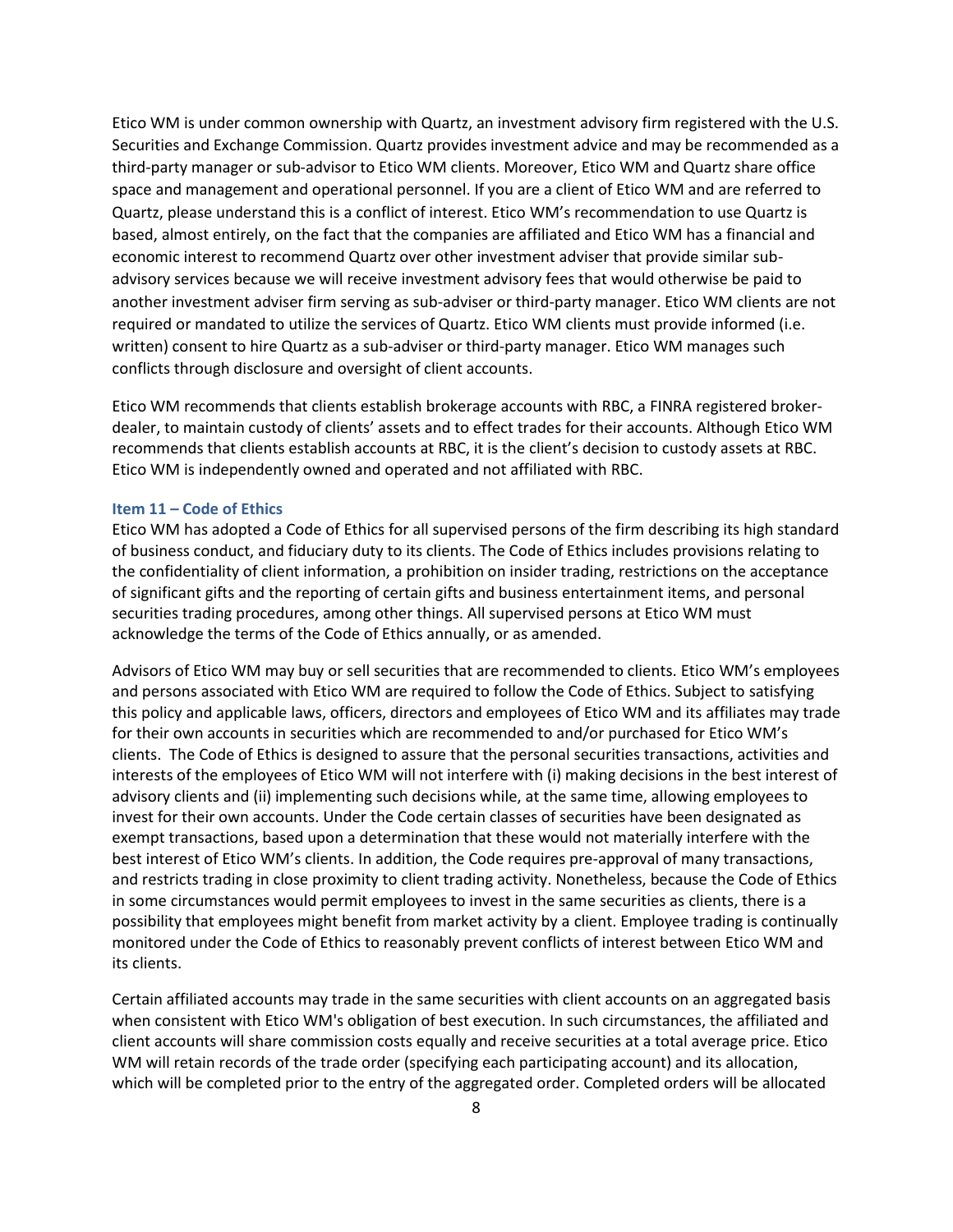as specified in the initial trade order. Partially filled orders will be allocated on a pro rata basis. Any exceptions will be explained on the order.

Etico WM's clients or prospective clients may request a copy of the firm's Code of Ethics by contacting Wendy Elliott at our main number.

#### <span id="page-11-0"></span>**Item 12 – Brokerage Practices**

Etico WM recommends that clients establish brokerage accounts with RBC Correspondent Services ("RBC"), a FINRA registered broker-dealer, member SIPC, to maintain custody of clients' assets and to effect trades for their accounts. Our decision to recommend RBC as a custodian is based on a number of factors including financial strength, reputation, execution, pricing, responsiveness, fees, research, and other services provided.

For Etico WM client accounts maintained in its custody, RBC generally does not charge separately for custody services but is compensated by account holders through commissions and other transactionrelated or asset-based fees for securities trades that are executed through RBC or that settle into RBC accounts. RBC also make available to Etico WM other products and services that benefit Etico WM but may not benefit its clients' accounts. Some of these other products and services assist Etico WM in managing and administering clients' accounts. These include software and other technology that provide access to client account data (such as trade confirmations and account statements); facilitate trade execution (and allocation of aggregated trade orders for multiple client accounts); provide research, pricing information and other market data; facilitate payment of Etico WM's fees from its clients' accounts; and assist with back-office functions, recordkeeping and client reporting.

When the Morningstar platform is utilized as part of a Separately Managed Account Program**;** Multi-Manager Account Program; and/or Mutual Fund Wrap Program Etico WM does not direct brokerage. Depending on the program selected, clients will be required to establish an account through BNY Mellon or Fidelity. Clients in a Separately Managed Account Program or Multi-Manager Account Program through Morningstar will be required to establish an account with BNY Mellon; clients in the Mutual Fund Wrap Program are required to establish an account with Fidelity. Brokerage transactions are generally directed to the Custodian holding the account. Custodians are compensated by account holders through commissions and other transaction-related or asset-based fees for securities trades that are executed, which are included when wrap fees are charged. Please see the third-party manager's Brochure for additional information regarding their brokerage practices.

When AssetMark is utilized as part of the SMA Program, Etico WM does not direct brokerage. Client will be required to establish an account with AssetMark Retirement Trust Co. Etico WM assists the client in selecting the risk/return objective and Portfolio Strategists that best suit the client's objectives. The client then specifically directs the account to be invested in accordance with the chosen investment solution. When the client selects the investment solutions, the client further directs that the account be automatically adjusted to reflect any adjustment in the asset allocation by the selected Portfolio Strategist. This client authorization results in the purchase and sale of certain mutual funds or ETFs (or transfers between variable annuity sub-accounts) without further authorization by the client or any other party at such time as the Portfolio Strategist changes the composition of the selected model asset allocation. Note, AssetMark retains the right to terminate its Agreement with Etico WM if it does not maintain at least \$1 million in customer assets managed by AssetMark. As such, Etico WM has an incentive to recommend AssetMark in order to meet the minimum requirements.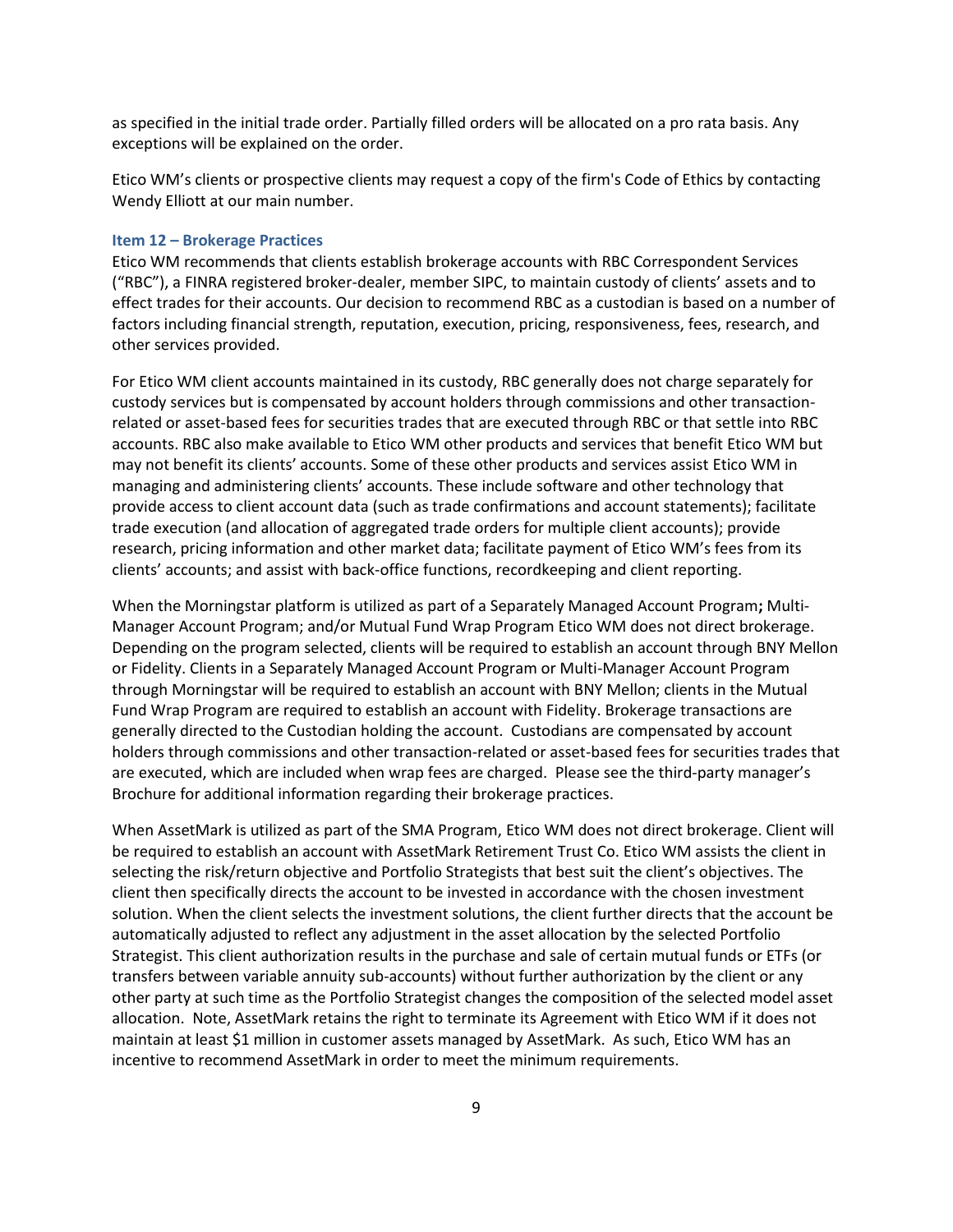The client receives confirmation of all transactions in the account and is free to terminate participation in the Platform and retain or dispose of any assets in the account at any time. Etico WM has no authority to cause any purchase or sale of securities in any client account or change the selected model asset allocation or to direct the account to be invested in any manner other than as previously authorized by the client. Therefore, Etico WM does not aggregate the trades of clients when a third-party investment manager is used. The trade aggregation procedures followed by each third-party investment manager are disclosed in the Manager's Form ADV Part 2A.

If a client selects an Individually Managed Account (IMA) or Consolidated Managed Account (CMA) investment solution, the third-party Discretionary Managers are granted the authority to buy, sell, select, remove and select securities and other investments for the account, and to select broker-dealers or others through which transactions will be effected.

Etico WM does not routinely recommend that clients direct us to execute transactions through a specified broker-dealer. We will, however, make every effort to accommodate a request to direct brokerage to a client's chosen broker-dealer. In this case, clients will negotiate the terms and arrangements with their broker-dealer of choice, and transactions are directed to the specified brokerdealer. We will not be in a position to seek better execution services or prices from other brokerdealers. By directing brokerage, we may not be able to achieve the most favorable execution of client transactions and this practice may cost clients more money.

## <span id="page-12-0"></span>**Item 13 – Review of Accounts**

Etico WM provides its investment consulting clients with periodic reports of relevant activity. In addition to the portfolio monitor service report as described herein, Etico WM, through the Clearing Agent or its agent, will transmit to clients (and where appropriate to the applicable investment advisor) the following reports:

- trade confirmations reflecting all transactions in securities; provided, however, that periodic statements of account activity may be furnished in lieu of transaction by transaction confirmations to the extent and in the manner permitted by Rule 10b-10 under the Exchange Act; and
- A statement of account activity at least quarterly.

Accounts are assigned to investment advisors who are responsible for performing quarterly reviews of the account and consult with the respective client of the account. Following these quarterly reviews, client reports are prepared and submitted to assist principals in supervising and monitoring the account. Factors that are considered include but are not limited to the following: investment objectives, targeted allocation, current allocation, suitability, performance, number of trades, monthly distributions, concentrated positions, diversification, and outside holdings.

Client agrees to inform the firm in writing of any material changes in the information included in the questionnaire or otherwise the client's financial circumstances that might affect the manner in which client's assets should be invested. Client may contact the firm during normal business hours to consult with the firm concerning the management of the client's account(s).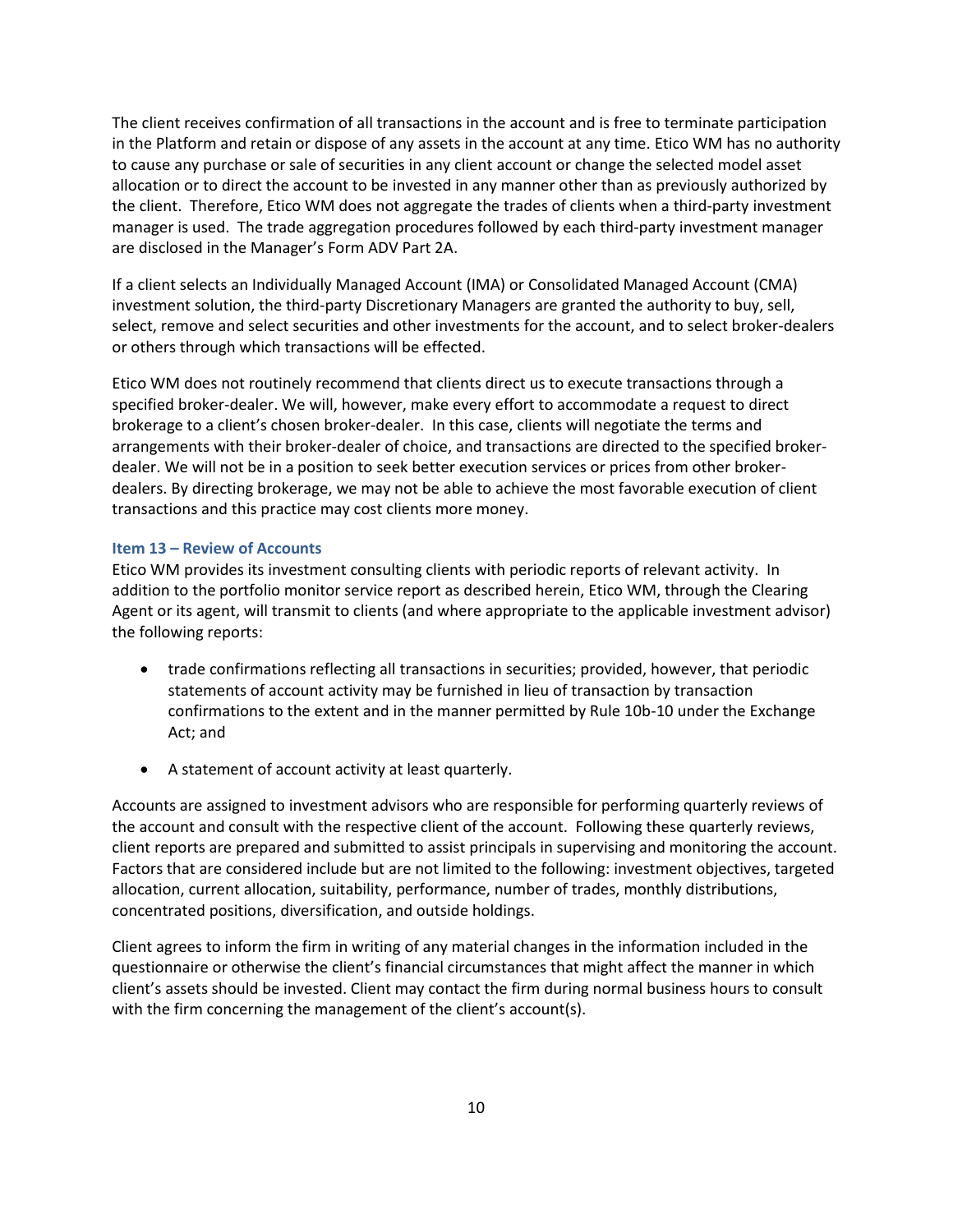#### <span id="page-13-0"></span>**Item 14 – Client Referrals and Other Compensation**

AssetMark sponsors annual conferences for participating financial advisors designed to facilitate and promote the success of the financial advisor and AssetMark advisory services. AssetMark may offer Portfolio Strategists, Investment Managers and Investment Management Firms the opportunity to contribute to the costs of the AssetMark conferences as identified sponsors. AssetMark will cover travel related expenses for certain financial advisors to attend the annual conference. Participation in the annual conference is contingent on maintaining a minimum amount of assets with AssetMark. Advisors do not base recommendations on the expectation of such conference and travel.

<span id="page-13-1"></span>Etico WM does not compensate others for client referrals.

## **Item 15 – Custody**

Clients should receive statements at least quarterly from RBC or other qualified custodian that holds and maintains your investment assets. Etico WM urges you to carefully review such statements and compare the official custodial records to the account statements that may be provided to you. For example, performance reports from Morningstar can vary from custodial statements based on accounting procedures, reporting dates, or valuation methodologies of certain securities.

#### <span id="page-13-2"></span>**Item 16 – Investment Discretion**

Etico WM may act in a discretionary or non-discretionary capacity. For any discretionary accounts, the Adviser has the authority to determine, without obtaining specific client consent, both the securities to be bought and sold as well as the amount of the securities to be bought or sold. This discretion must be provided at the beginning of the Adviser/Client relationship and documented in the Advisory Agreement. In all cases, such discretion is to be exercised in a manner consistent with the stated investment objectives for the particular client account. When selecting securities and determining amounts, Etico WM observes the investment policies, limitations and restrictions of the clients for which it advises. Investment guidelines and restrictions must be provided to Etico WM in writing.

Etico WM may recommend third party investment managers through the SMA or MMA programs. When acting in a discretionary capacity, the firm has the ability to evaluate managers and switch money managers or reallocate assets among managers without consulting the client. When acting in a nondiscretionary capacity, the Advisor will make recommendations, but only the client has the authority to hire or switch money managers or reallocate assets between programs. In all cases, the Advisor will monitor performance of the third-party investment manager, and will make recommendations consistent with the client's investment objectives and risk tolerance. In this capacity, Etico WM does not take any independent discretionary authority over the securities to be bought or sold; but discretionary authority is provided to the independent investment manager. Additional information can be found in the respective manager's disclosure Brochure.

#### <span id="page-13-3"></span>**Item 17 – Voting Client Securities**

As a matter of firm policy and practice, Etico WM does not vote proxies on behalf of advisory clients. Clients retain the responsibility for receiving and voting proxies for any and all securities maintained in client portfolios. Etico WM may provide advice to clients regarding the clients' voting of proxies. Clients will receive their proxies or other solicitations directly from their custodian or transfer agent.